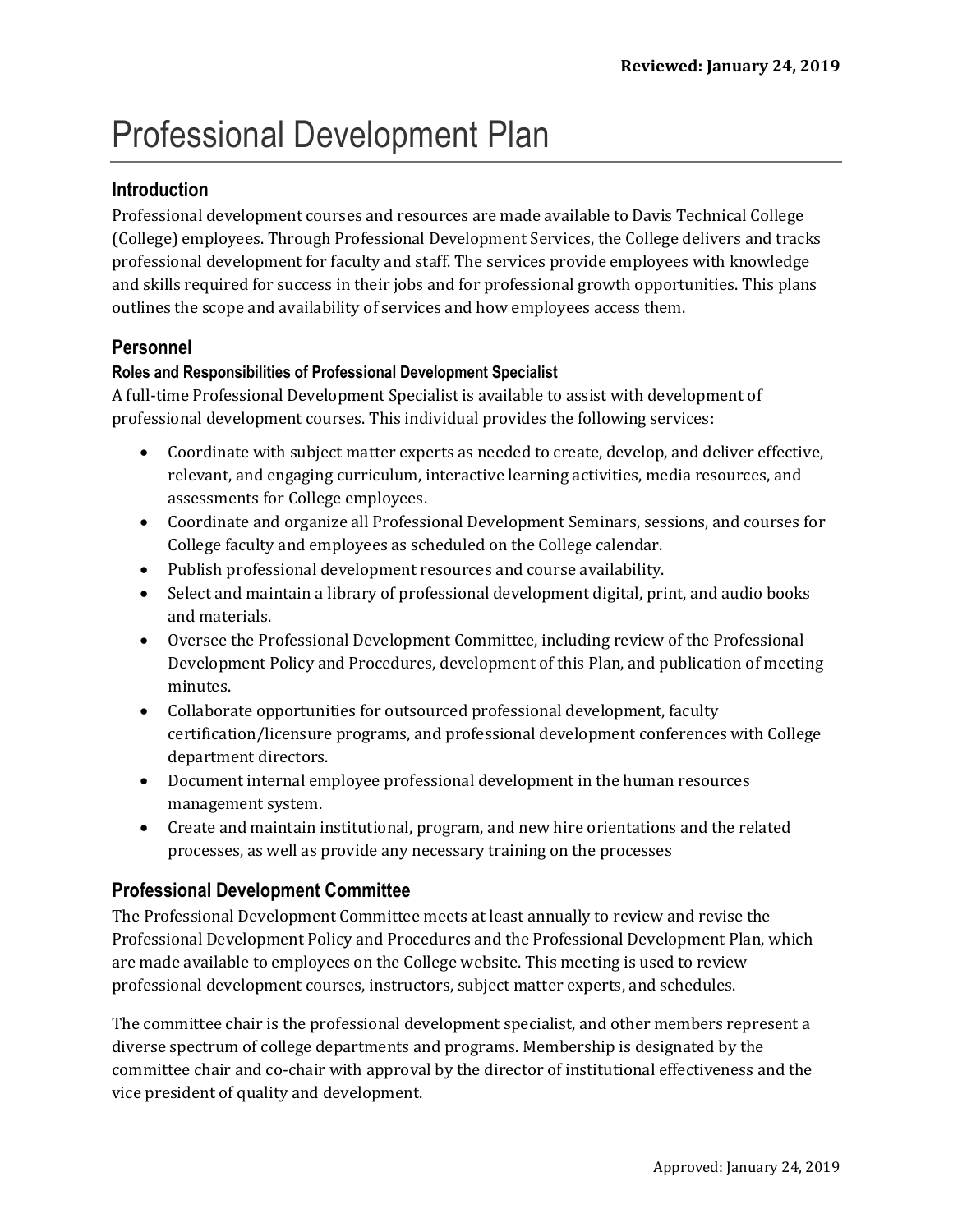## **Scope and Availability of Services**

### **Professional Development Courses**

Single courses are available to help faculty and staff stay well prepared and current within their fields. Training is available in a variety of formats and delivery methods as specified in the 'Definitions' section of the Professional Development Policy.

#### **Professional Development Seminars**

The college calendar has regularly scheduled Employee Development Days. On these days, the professional development specialist, with help of subject matter experts, provides a number of training sessions for faculty and staff. Attendance and participation in these sessions are recorded by the professional development specialist and documented in the human resources management system.

#### **One-on-one training**

Upon request from an employee or at the direction of a supervisor, one-on-one training can be scheduled with the professional development specialist. If appropriate, the specialist will coordinate with subject matter experts to deliver the necessary training.

#### **Professional Development Library of Educational Materials**

In the Instructional Systems Design Department, there are a number of resources available for employees to use as part of their training programs. Employees coordinate with the professional development specialist to access these resources.

- Professional development and leadership books
- Audiobooks
- Training DVDs
- Digital materials (learning management system courses)
- Third-party, on-line courses
- Utah Education Network (a state educational technology consortium of public and higher education, provides coordination and support of technical resources for professional development. http://www.uen.org/development/request.php)

#### **Employee Training Programs**

Employee training programs are made up of multiple courses and are designed and developed by the professional development specialist with approval from the employee's director. Programs are developed to provide faculty and staff the foundational knowledge and skills needed in multiple areas of responsibility from employee orientation to continuing professional education.

## **Announcement of Training Opportunities**

The following resources are available to inform employees of training opportunities:

- New Hire Orientation
- Employee email
- SharePoint Professional Development site and calendar
- Canvas Learning Management System public course page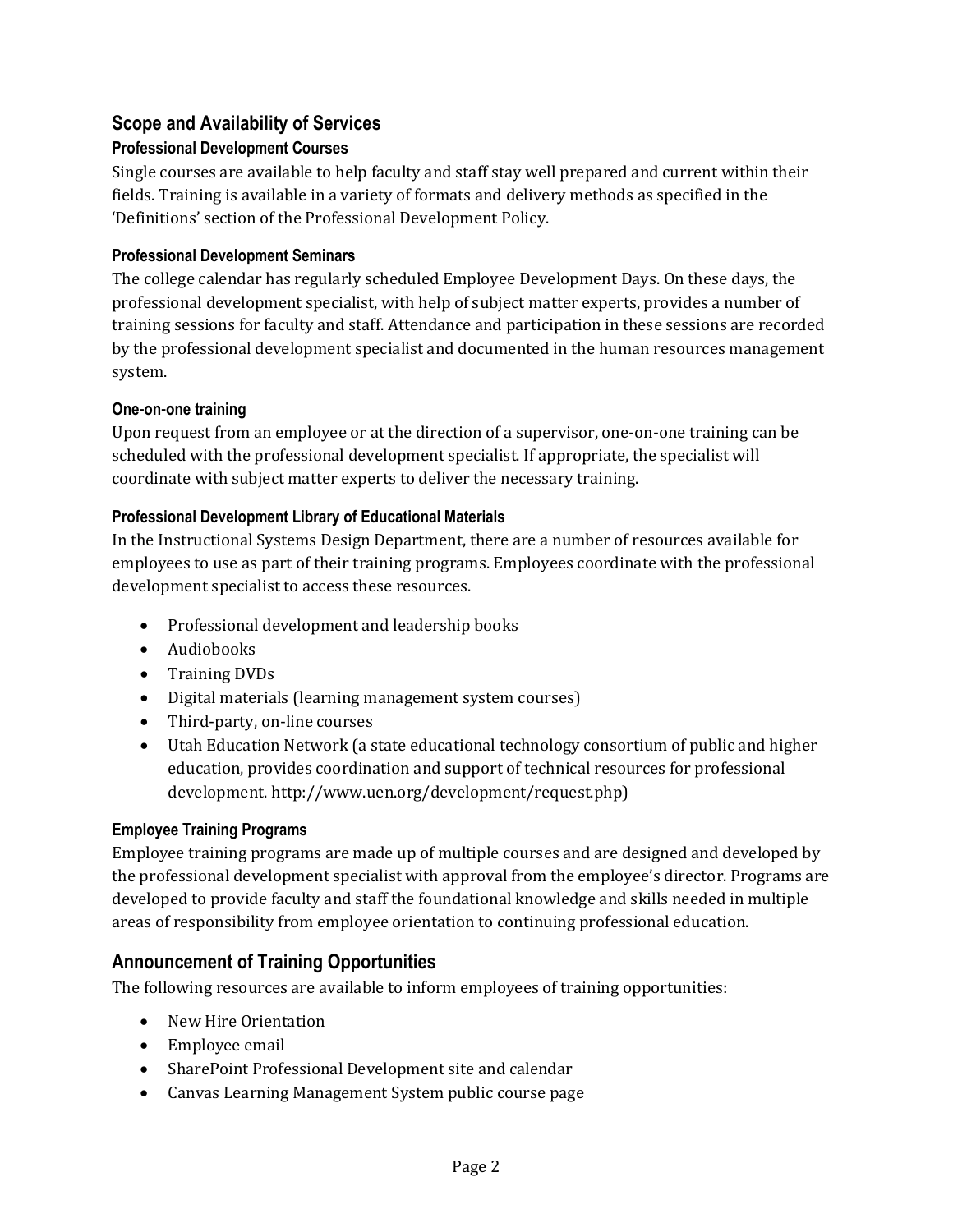#### **Supporting Services Bookstore**

While effort is made to keep professional development instructional materials to a minimum, books and materials required for a course or as a reference to employees can be ordered by the Bookstore, following College Purchasing Policies and Procedures. Purchases of professional development resources should be approved by the supervisor.

## **Print and Media Center**

The Print and Media Center can assist in printing instructional materials.

# **Utah State Office of Education Licensing**

Faculty members who maintain professional licensing through the Utah State Office of Education (USOE) must participate in a designated number of professional development courses per licensure period. Some professional development courses offered at the college may be applied for credit toward the professional development requirements. Questions about these courses can be answered by the professional development specialist.

# **Evaluation**

At the end of each formal course, learners are asked to complete a course evaluation. The evaluation asks learners to rate the course content; instruction; ability to access and use online resources; and the degree to which the training benefited them in their daily duties. Evaluations are assessed by the Instructional Systems Design Department and used to improve training.

# **Technical Support**

| <b>Professional Development</b> | Leslie Simpson, Professional Development Specialist<br>Leslie.Simpson@davistech.edu<br>801-593-2481                  |
|---------------------------------|----------------------------------------------------------------------------------------------------------------------|
| <b>Employee Records</b>         | Ric Higbee, Director of Human Resources<br>Ric.Higbee@davistech.edu<br>801-593-2393                                  |
| <b>Information Technology</b>   | <b>Information Technology</b><br>website: itservicedesk.davistech.net<br>itservicedesk@davistech.edu<br>801-539-2888 |

# **FY2018 Accomplishments**

- $\Box$  Collaborated with the Service Programs to provide Emotional Intelligence and Personality Profile training for their managers. (Planned in 2018, accomplished in 2019)
- $\Box$  Provided two sessions of face-to-face training on Bridge (LMS) to Executive team and directors.
- $\Box$  Implemented Professional Development Conferences and hosted three separate conference throughout the year with nearly 160 attendees
- □ Collaborated with executive team to successfully launch the Leadership Institute for the development of internal leaders, culminating with a panel of Utah Legislators and then the Davis Tech Executive Team panel